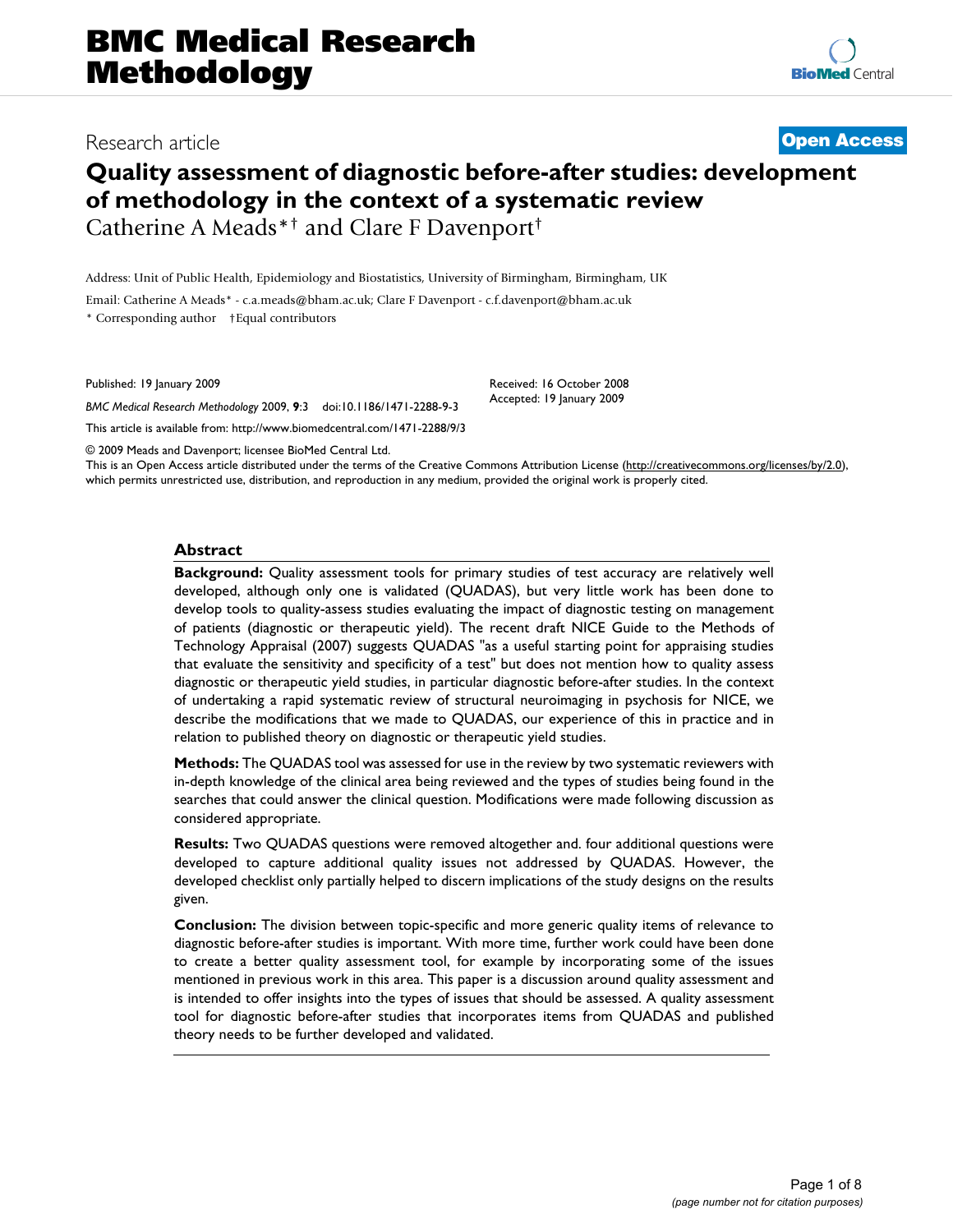## **Background**

The evaluation of diagnostic technologies includes assessment of test accuracy and clinical, process or economic outcomes following testing (see additional file 1)[1]. The impact of a test depends on a variety of factors in addition to test accuracy including; interpretation of tests results, the possibility that the new information does not contribute sufficiently to cross a treatment threshold, clinician awareness of availability of cost-effective treatments, lack of patient access to treatments, acceptability of treatments to patients and the possibility that the patient is already receiving optimal care[2].

Once test results arrive, clinicians use the information to make categorise patients into those with and those without disease, known as the diagnostic yield, and then decisions about treatment required – therapeutic yield[1] (see additional file 1). Diagnostic and therapeutic yield should be considered separately from the accuracy of the test. For example, a test could be 100% sensitive and 100% specific but may not have a high therapeutic yield for a variety of reasons listed in the previous paragraph.

Study designs that may be employed for evaluations of diagnostic and therapeutic yield include randomised controlled trials, or non-randomised experimental or observational studies. Randomised trials may be impractical due to large sample size requirements,[1] the speed of technological advances in diagnostics that risks trial results being obsolete and ethical considerations arising from the potential to deny patients beneficial treatments.

An observational study design which allows for evaluation of diagnostic or therapeutic yield is the diagnostic before-after study, (see additional file 2). For this study design in its most basic form, a group of patients undergo an existing test or battery of tests and the therapeutic strategy is noted, depending on the test results. They then have the new test to be evaluated and any change of diagnosis or treatment strategy is noted and compared. The design can be elaborated to include measurement of test accuracy if the new test is not the reference standard, and assessment of patient outcomes following treatment. Diagnostic before-after studies may be retrospective or prospective in contrast to the temporal relationship traditionally implied by before-after evaluation studies.

Diagnostic before-after studies are subject to a number of limitations[2] such as discrepancies between stated clinical assessment and actual clinical action, and possible subconscious bias about the benefits of the new technology – a clinician may delay making a definitive diagnosis if they know that another test is going to be performed. Also there can be no direct comparison of patient outcomes because all have had the new test. However some of the limitations can be overcome by careful planning and conduct of the study. For example using a prospective design may ameliorate review bias, and independently reviewing pre-and post test clinical assessment and strictly adhering to a study protocol may ameliorate discrepancies between stated clinical assessment and actual clinical action.

Observational studies, such as diagnostic before-after studies, are easier and quicker to conduct than RCTs[3]. In addition it is considered that diagnostic before-after studies tend to be biased in favour of new interventions so when no benefit is found, it is unlikely that a stronger study design on the same question, such as an RCT, will find a benefit[2]. Therefore despite limitations, diagnostic before-after studies may have a role in evaluating therapeutic impact of diagnostic tests.

This paper discusses an example of the use of diagnostic before-after studies to evaluate the effectiveness of structural neuro-imaging in psychosis in the context of undertaking a health technology assessment for the NICE technology appraisals programme in the UK. The systematic review underpinning this methodological paper is published as an HTA monograph[4]. The decision problem for the systematic review underlying this work was to evaluate the added value of structural neuro-imaging with CT or MRI compared to current practice alone. Current practice was defined as any test(s) or investigation(s), or any combination of tests that would be carried out as part of the initial care of a psychotic patient to identify brain lesions in two patient groups – acutely psychotic patients and psychotic patients who are treatment-resistant or deteriorating despite treatment[4]. This decision problem can be conceptualised as a before and after comparison of two diagnostic strategies – current practice only and current practice with CT and/or MRI (see additional file 3) where CT and MRI are considered reference standards for the pathology investigated (target disorders). However, unlike most diagnostic yield studies where a single target condition is investigated, this review had several target conditions i.e. any organic disorder with the potential to cause psychosis as well as any treatable organic condition that may coexist with psychosis; including cerebrovascular accident (CVA), various vascular disorders and brain tumours. The best structural neuroimaging method to determine the presence or absence of these conditions varies depending upon the condition. For example, CT is considered better than MRI for diagnosing calcification, whereas MRI is the gold standard for the diagnosis of space occupying lesions. For the purposes of this review CT and/or MRI were considered reference standard tests for the pathologies being investigated and so additional assessment of test accuracy was not considered a necessary component of included studies. The key question to be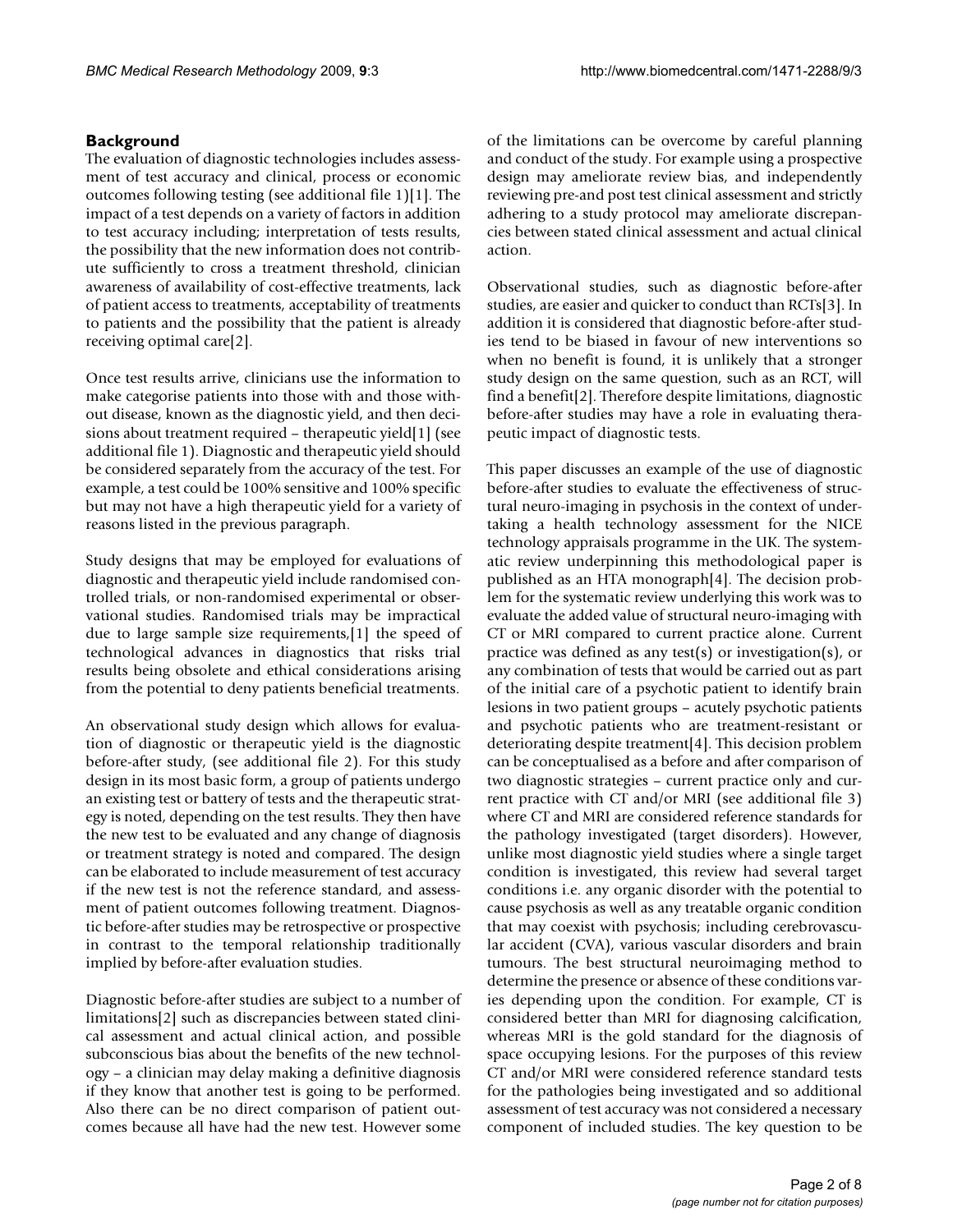answered by the systematic review was whether the addition of neuroimaging would affect diagnostic yield, patient management (therapeutic yield) and ultimately patient outcomes.

In this situation an RCT for diagnostic or therapeutic yield would not be useful because multiple conditions were being sought. If patient outcomes such as health-related quality of life and mortality due to undetected treatable conditions were the outcomes measured, the sample size would need to be massive. Therefore the most likely design that would be found in a systematic review would be a diagnostic before-after study.

In this context it is important to know some information about psychosis in order to appreciate the clinical scenario. In 2005–6 there were 41,600 NHS finished episodes and 2,617,500 bed days in England due to psychotic illnesses[5]. Psychosis secondary to a brain tumour is rare. The prevalence of brain tumours in psychiatric patients has been estimated in a review of cross sectional studies of prevalent cases to be approximately 1.2% (using CT scan). However this does not distinguish between psychotic patients with coincidental brain tumours and patients with brain tumours causing their psychotic symptoms[6]. Psychotic patients can develop additional pathology at any time during their life. Structural neuroimaging (MRI and CT scanning) allows noninvasive visualisation of anatomical structure of the brain in order to assist in the diagnosis of intracranial pathology. As it has been estimated that between 4.3–10% of patients have psychological reactions sufficiently severe to require that MRI has to be modified, postponed or cancelled, it is important to know whether subjecting psychotic patients to this procedure is clinically warranted[7].

When conducting the systematic review, we discovered that there was no existing quality assessment tool for diagnostic before-after studies. Therefore, we had to modify a validated quality assessment tool for diagnostic accuracy studies. We describe the modifications that we made to the QUADAS[8] tool in relation to published theory on diagnostic or therapeutic yield studies[2,3] and our experience of using the modified tool in practice.

Standard systematic review methods were used to find suitable studies to answer the clinical question. The inclusion criteria were any design that gave diagnostic or therapeutic yield, including prospective or retrospective diagnostic before-after studies, reporting the additional diagnostic benefit of structural MRI, CT or combinations of these in patients with psychosis compared to any current standard practice of diagnostic workup without structural neuroimaging. An added complication was whether there were any symptoms and signs of a space occupying lesion or not in patients in the included studies. In the included studies, diagnostic tests conducted before or in addition to structural neuroimaging were often not detailed well but, when described, were a variety of medical and psychiatric history, physical and neurological examinations, biochemical tests, blood tests, toxicological screens, mental state examinations, EEG and psychiatric rating scales. Only studies reporting clinically relevant outcomes were included in the review, such as the proportion of patients with scans identifying pathology that would influence patient treatment (therapeutic yield) and patient outcomes that were not suspected from history and/or physical examination.

Standard systematic review methods include quality assessment of included studies. Quality assessment tools for primary studies of test accuracy are relatively well developed,[8] although only one is validated – QUA-DAS[8]. Recent draft NICE Guide to the Methods of Technology Appraisal (2007) suggests the QUADAS quality assessment tool "as a useful starting point for appraising studies that evaluate the sensitivity and specificity of a test" but no guidance is provided on quality assessment of diagnostic before-after studies. This lack of a validated quality assessment tool appears not to have been noticed up to now, perhaps because there are very few systematic reviews of diagnostic or therapeutic yield studies. However, it is likely that in the future NICE will be appraising more devices and diagnostic tests (Personal Communication, Carole Longson, NICE, December 2008).

## **Methods**

A pragmatic decision was made to use QUADAS and adapt it for diagnostic before-after studies. The fourteen QUADAS questions (see table 1) were assessed by two experienced systematic reviewers independently for appropriateness, ease of use and whether the tool would assess the desired qualities and have discriminant ability. This was assessed qualitatively using individual judgement as there were no objective criteria to use. The two reviewers then met to agree which questions to use, how to adapt them and whether additional questions were required. The adapted checklist was piloted on a selection of studies to dermine whether it had reasonable performance characteristics to distinguish between studies, prior to full data extraction and quality assessment.

For the purpose of this quality assessment the 'before' diagnostic strategy was considered the index test as referred to in QUADAS and the 'after' diagnostic strategy included CT/MRI and was considered to be a reference standard for structural organic pathology where a reference standard is defined as the best test practically available approximating to a final diagnosis.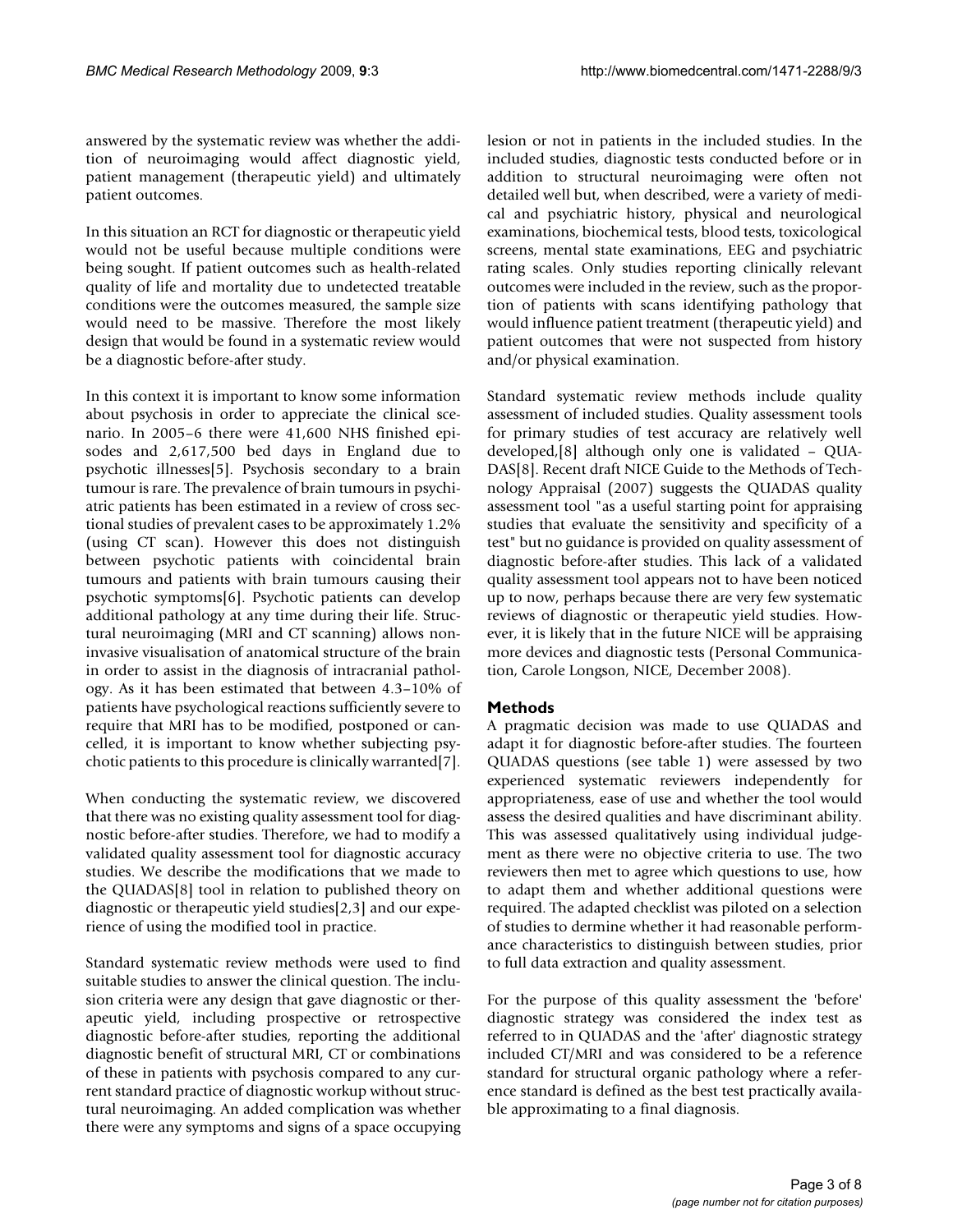#### **Table 1: Original QUADAS items and additional questions used in the neuroimaging review.**

| <b>Original QUADAS item</b>                                                                                                                                              | Additions for the structural neuroimaging review                                     |
|--------------------------------------------------------------------------------------------------------------------------------------------------------------------------|--------------------------------------------------------------------------------------|
| I. Was the spectrum of patients representative of the patients who will<br>receive the test in practice?                                                                 |                                                                                      |
| 2. Were selection criteria clearly described?                                                                                                                            | A. Were patients recruited consecutively?                                            |
| 3. Is the reference standard likely to correctly classify the target<br>condition?                                                                                       | Removed for the neuro-imaging review                                                 |
| 4. Is the time period between reference standard and index test short<br>enough to be reasonably sure that the target condition did not change<br>between the two tests? |                                                                                      |
| 5. Did the whole sample or a random selection of the sample, receive<br>verification using a reference standard of diagnosis?                                            |                                                                                      |
| 6. Did patients receive the same reference standard regardless of the<br>index test result?                                                                              |                                                                                      |
| 7. Was the reference standard independent of the index test (the index<br>test did not form part of the reference standard)?                                             | Removed for the neuro-imaging review                                                 |
| 8. Was the execution of the index test described in sufficient detail to<br>permit replication of the test?                                                              |                                                                                      |
| 9. Was the execution of the reference standard described in sufficient<br>detail to permit replication of the test?                                                      | D. Who performed the clinical evaluation and image analysis?                         |
| 10. Were the index test results interpreted without knowledge of the<br>results of the reference standard?                                                               | C. Was the study and/or collection of clinical variables conducted<br>prospectively? |
| 11. Were the reference standard results interpreted without knowledge<br>of the results of the index test?                                                               |                                                                                      |
| 12. Were the same clinical data available when test results were<br>interpreted as would be available when the test is used in practice?                                 |                                                                                      |
| 13. Were uninterpretatable/intermediate test results reported?                                                                                                           |                                                                                      |
| 14. Were withdrawals from the study explained?                                                                                                                           | B What was the explanation for patients who did not receive CT or<br>MRI?            |

\*Index test – tests before MRI/CT, Reference test – MRI/CT

#### **Results**

The original QUADAS checklist and the modified checklist used for quality assessment in the technology appraisal can be seen in Table 1. The changes from the original QUADAS checklist are described and explained below.

Two items were deleted altogether from the original QUA-DAS checklist – item 3 and item 7. Item 3 ("Is the reference standard likely to classify the target condition correctly?") was considered redundant because it was presumed in all cases that the reference test (CT or MRI) would classify the target condition correctly. All included studies had to use CT or MRI so Item 3 would not distinguish one study from another within the systematic review.

Item 7 ("Was the reference standard independent of the index test (i.e. the index test did not form part of the reference standard)?") was also considered redundant because in diagnostic before – after tests the 'after' diagnostic strategy (referred to here as the reference test) necessarily incorporated the 'before' component (referred to here as the index test), ie patients would not get CT/MRI alone.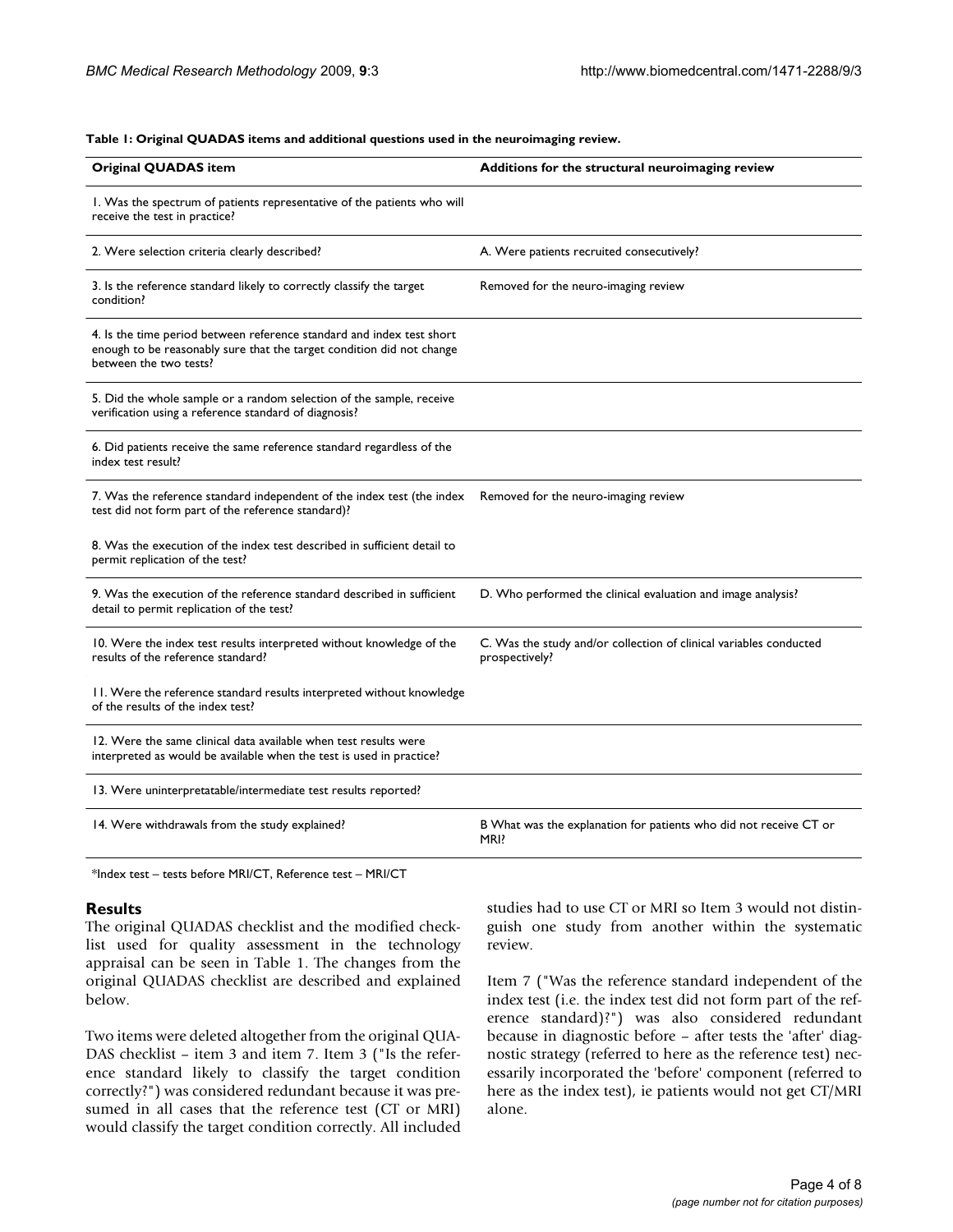In addition it was felt necessary to add four additional questions to the QUADAS checklist: These extra questions were developed using an established quality assessment development guide[9].

#### *A. Were patients recruited consecutively?*

This question was added because items 1 and 2 on the QUADAS checklist refer to issues of sample selection but consecutive recruitment is not explicitly mentioned. Consecutive recruitment is important to prevent bias in the selection of patients going into the study.

#### *B. What was the explanation for patients who did not receive CT or MRI?*

This question was added because although Item 14 on the QUADAS checklist is concerned with whether an explanation for withdrawals from the study was given, it does not include documentation of reasons. For this review it was important to distinguish between the studies where patients were withdrawn at the start of the study because they refused consent and those studies with patients who had consented but CT/MRI results were not presented, possibly because the scan results had been lost. It also highlighted studies where patients could not tolerate the procedure, particularly for MRI scanning.

#### *C. Was the study and/or collection of clinical variables conducted prospectively?*

QUADAS does not address study design explicitly although items 10 and 11 capture bias that may be introduced by a retrospective versus a prospective study design. It was decided for the purposes of this review that it was important to know whether the study was a retrospective chart review with possible bias in the selection of patients, results of scans and treatment decisions.

#### *D. Who performed the clinical evaluation and image analysis?*

Items 8 and 9 on the QUADAS checklist are concerned with replication of the index and reference test. However details of their conduct are not required for completion of the checklist. For the neuro-imaging review test conduct was important because of the subjective nature of interpretation. It is likely that there might be different results of the scan was read by a radiologist compared to a psychiatrist.

In summary, although QUADAS may implicitly address most of these issues of validity, for the purposes of this review of diagnostic before-after studies we decided it was necessary to record the presence of absence of these characteristics explicitly.

Application of the checklist to the 24 diagnostic beforeafter studies included in the systematic review was successful in identifying differences in study conduct and quality[8]. Following tabulation of quality criteria in the systematic review, using the modified QUADAS checklist, possible threats to study validity were used to guide interpretation of results and future research recommendations. However, the developed checklist did not lead to that much greater insight into the relationship between potential threats to study validity identified by the checklist and the direction of results of the studies.

#### **Discussion**

The HTA found that structural neuroimaging identified little to influence patient management that was not suspected from medical history and/or physical examination. NICE guidance from this appraisal states the following "Structural neuroimaging, using methods called magnetic resonance imaging (MRI) or computed axial tomography (CT) scanning, is not recommended for use routinely to examine all people who have had a first episode of psychosis[10]."

Quality assessment using our checklist helped to assess the included studies and drive report conclusions. It helped to identify the extent of poor reporting of most of the studies and drew attention to important omissions. For example, it helped focus on the details of 'index test' assessments. These were often poorly reported in the included studies and it was frequently not clear what other assessments had been made in addition to scanning. Because of the checklist we were able to offer a consistent and transparent assessment of quality of the included studies.

However, our checklist did not allow us to make a clear distinction between test results and the contribution they made to the subsequent diagnosis. For example, some of the studies appeared to have interpreted scan results without knowledge of other assessments, some had other results available when interpreting the scan results but for most studies it was not clear whether the scan results had been interpreted without knowledge of the results of other assessments. In most cases it was not possible to tell whether the same clinical results were available when test results were interpreted as would be available in practice. It was also unclear in most studies how the scan results had changed diagnosis. On the one hand, this issue is to do with blinding of test interpretation, but on the other hand, it is about the complex and often subconscious nature in which diagnoses are made[11] and how we assess the contribution of a test result to obtain a final diagnosis.

We did not define acceptable variation in the definition of the reference standard beforehand. As a result, there was some confusion as to whether the reference standard in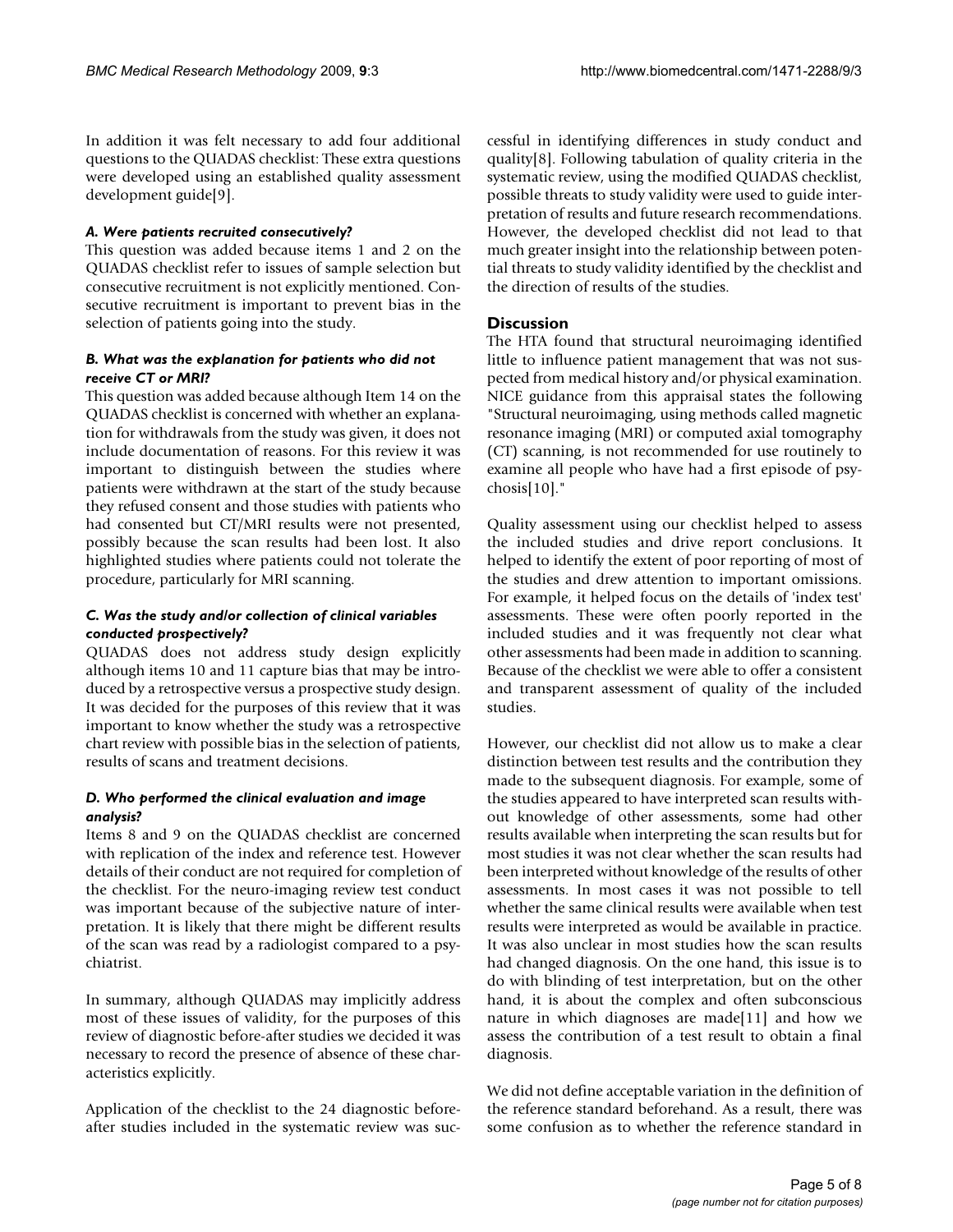## **Table 2: Comparison of QUADAS items8 and validity issues raised by Guyatt.2\***

| <b>QUADAS</b> item (outcome = test accuracy)                                                                                                                             | Methodological issues raised by Guyatt<br>(outcome = therapeutic impact)                                                                                                                                                                                                                                                                                                                                                                                                                                                                                           |
|--------------------------------------------------------------------------------------------------------------------------------------------------------------------------|--------------------------------------------------------------------------------------------------------------------------------------------------------------------------------------------------------------------------------------------------------------------------------------------------------------------------------------------------------------------------------------------------------------------------------------------------------------------------------------------------------------------------------------------------------------------|
| I. Was the spectrum of patients representative of the patients who will<br>receive the test in practice?                                                                 | The specific clinical indication for performing the test should be clear.                                                                                                                                                                                                                                                                                                                                                                                                                                                                                          |
| 2. Were selection criteria clearly described?                                                                                                                            | Bias may be introduced if the sample does not comprise consecutive<br>patients presenting with a specific clinical problem                                                                                                                                                                                                                                                                                                                                                                                                                                         |
| 3. Is the reference standard likely to correctly classify the target<br>condition?                                                                                       | Not all before after studies evaluate a reference standard as the after<br>test. Where the after test is not a recognised reference standard for the<br>target disease full delineation of the impact of test errors requires<br>evaluation of all study subjects with a reference standard.                                                                                                                                                                                                                                                                       |
| 4. Is the time period between reference standard and index test short<br>enough to be reasonably sure that the target condition did not change<br>between the two tests? | Not addressed by Guyatt                                                                                                                                                                                                                                                                                                                                                                                                                                                                                                                                            |
| 5. Did the whole sample or a random selection of the sample, receive<br>verification using a reference standard of diagnosis?                                            | Not all before after studies evaluate a reference standard as the after<br>test. Where the after test is not a recognised reference standard for the<br>target disease full delineation of the impact of test errors requires<br>evaluation of all study subjects with a reference standard.                                                                                                                                                                                                                                                                       |
| 6. Did patients receive the same reference standard regardless of the<br>index test result?                                                                              | Not addressed by Guyatt                                                                                                                                                                                                                                                                                                                                                                                                                                                                                                                                            |
| 7. Was the reference standard independent of the index test (the index<br>test did not form part of the reference standard)?                                             | Before after studies are concerned with evaluating the value of adding a<br>test. Consequently the results of the before test are usually known at<br>the time of interpreting the after test results. This item is therefore<br>redundant for diagnostic before-after studies.                                                                                                                                                                                                                                                                                    |
| 8. Was the execution of the index test described in sufficient detail to<br>permit replication of the test?                                                              | Whether a diagnostic technology has therapeutic impact might depend<br>on the physician using the test.                                                                                                                                                                                                                                                                                                                                                                                                                                                            |
| 9. Was the execution of the reference standard described in sufficient<br>detail to permit replication of the test?                                                      |                                                                                                                                                                                                                                                                                                                                                                                                                                                                                                                                                                    |
| 10. Were the index test results interpreted without knowledge of the<br>results of the reference standard?                                                               | To evaluate the technology's contribution to change in therapy<br>therapeutic plans based on the 'before test' must be elicited before<br>knowledge of the 'after test' results.                                                                                                                                                                                                                                                                                                                                                                                   |
| II. Were the reference standard results interpreted without knowledge<br>of the results of the index test?                                                               | Before after studies are concerned with evaluating the value of adding a<br>test. Consequently the results of the before test are usually known at<br>the time of interpreting the after test results. However therapeutic plans<br>based on the before test results should not be known at the time of<br>making therapeutic plans based on a combination of the before and after<br>test results. Before-after studies can be strengthened by an independent<br>review of the after test's contribution to therapeutic decisions relative<br>to the before test. |
| 12. Were the same clinical data available when test results were<br>interpreted as would be available when the test is used in practice?                                 | The addition of a test may have appeared to have had an impact because<br>of an incomplete pre-test work-up.                                                                                                                                                                                                                                                                                                                                                                                                                                                       |
| 13. Were uninterpretatable/intermediate test results reported?                                                                                                           | Not addressed by Guyatt                                                                                                                                                                                                                                                                                                                                                                                                                                                                                                                                            |
| 14. Were withdrawals from the study explained?                                                                                                                           | Bias may be introduced if the sample does not comprise consecutive<br>patients presenting with a specific clinical problem                                                                                                                                                                                                                                                                                                                                                                                                                                         |
| Additional methodological issues raised, specific to the                                                                                                                 | • Criteria for establishing therapeutic impact should be formulated a                                                                                                                                                                                                                                                                                                                                                                                                                                                                                              |

• Criteria for establishing therapeutic impact should be formulated a priori.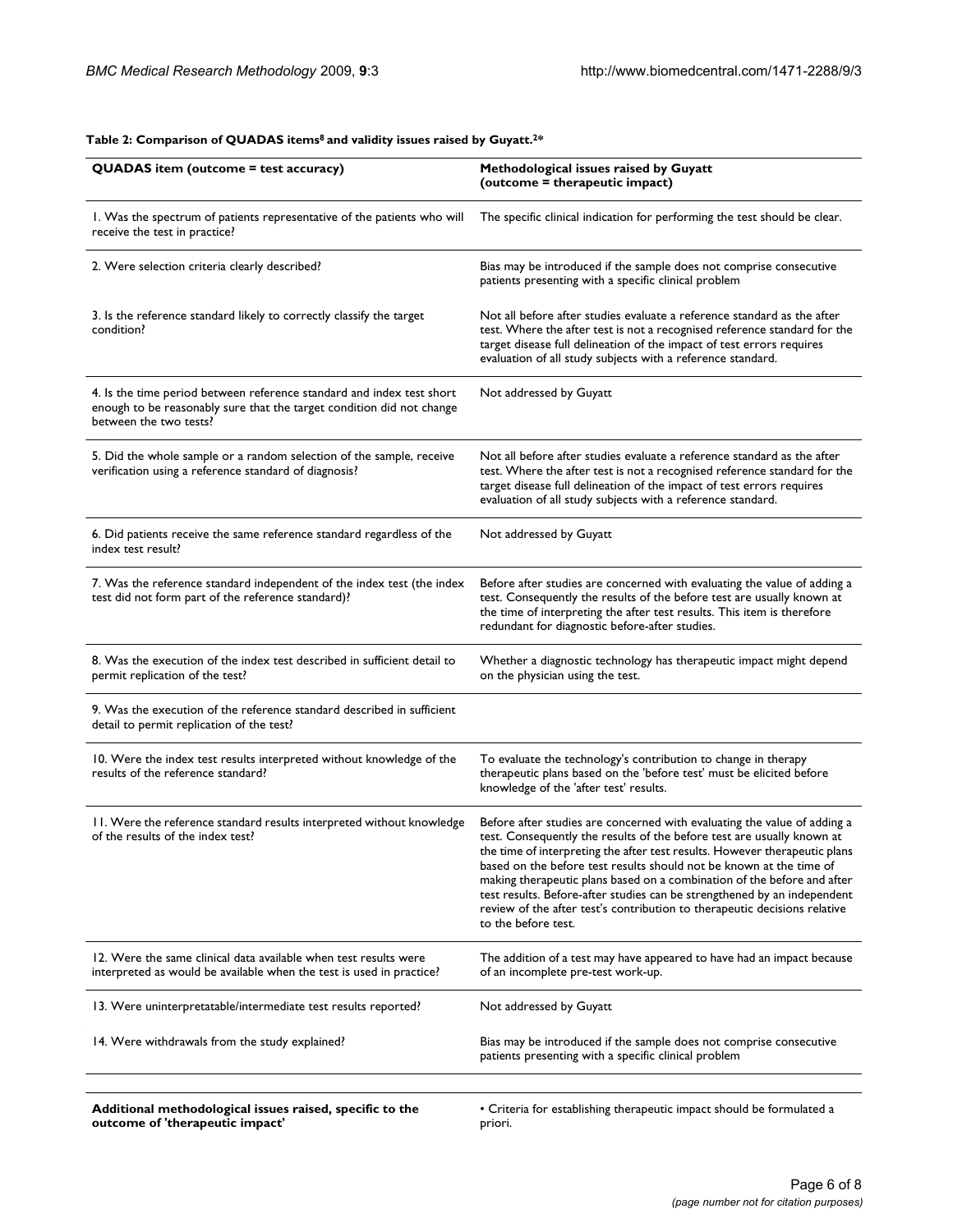Table 2: Comparison of QUADAS items<sup>8</sup> and validity issues raised by Guyatt.<sup>2\*</sup> (Continued)

| • Sufficient clinical information and/or evidence of the effectiveness of                            |
|------------------------------------------------------------------------------------------------------|
| available therapies are required to judge whether therapeutic changes<br>will alter patient outcomes |
|                                                                                                      |
|                                                                                                      |

\*For the purposes of this comparison the term reference test used in QUADAS is taken as synonymous with the after test in before after studies.

one study was similar enough to that in other studies for narrative synthesis. Subsequently it has made us think much more clearly about how we would define a reference standard for these types of studies in the future. For example in the review discussed here the reference standard could have been defined as one or more of the following:

- Medical history, physical examination, CT and/or MRI
- Medical history, physical examination, laboratory tests, CT and/or MRI
- Medical history, physical examination, laboratory tests, EEG, CT and/or MRI

This is an area where an improved checklist with a more tightly worded question set would be more useful.

Our checklist did not allow us to capture sufficient detail about patient spectrum. In this clinical area, the following difficulties with patient spectrum became apparent:

• The date of presentation of the first episode does not usually coincide with the onset of the condition because the person could have had psychotic symptoms for years without presenting to a health professional and often psychosis has a gradual onset

- The duration of untreated psychosis is important because it predicts response to treatment[12]
- A first episode could continue for ten years or more without remission, even when the patient is having treatment[13]
- The reason for referral of the patients into the study could have been for clinical reasons, routine scanning on admission or for research purpose
- The setting of the study (primary, secondary or tertiary care) might be expected to yield different results

It is likely that the prevalence of space-occupying lesions in each group would be different. A better checklist would have provided more detail about the spectrum of included patients.

The examples above illustrate that there is an overlap between study characteristics and quality of the study and that documentation of study characteristics is an important element of quality assessment. Other issues that were not assessed by our checklist included whether there was an independent review of the diagnostic decisions and/or treatment decisions made for each patient and whether there was an appropriate sample size calculation

#### **Conclusion**

Evaluation of test accuracy is a component of test evaluation distinct from diagnostic yield, therapeutic yield and patient outcomes. We did not assess the test accuracy of the new tests since CT and MRI scanning are accepted reference standards. In situations where the after test is not an accepted reference standard, assessment of test accuracy would also be required. In fact, it is known that CT does not have 100% sensitivity and specificity[2] so there may have been some misclassification for false positives and false negatives.

Guyatt[2] introduced the role of before and after studies and their strengths and limitations. Some of the issues he raised overlap to some extent with items on the QUADAS checklist (see Table 2), even though QUADAS is aimed at diagnostic accuracy as opposed to diagnostic and therapeutic yield studies. It can be seen from this table that there are additional issues that Guyatt considered. However, as illustrated above, QUADAS does not capture all pertinent issues either. Our attempts to modify QUADAS addressed some but not all of these. The aim of this paper is to start a process whereby an appropriate quality assessment checklist can be developed and validated according to established and accepted development procedures.

#### **Abbreviations**

CT: Computed tomography; CVA: Cerebrovascular accident; EEG: Electroencephalogram; HTA: Health technology assessment; MRI: Magnetic resonance imaging; NHS: National Health Service; NICE: National Institute for Health and Clinical Excellence; QUADAS: Quality assessment of diagnostic accuracy studies; RCT: Randomised controlled trial; UK: United Kingdom

#### **Competing interests**

The authors declare that they have no competing interests.